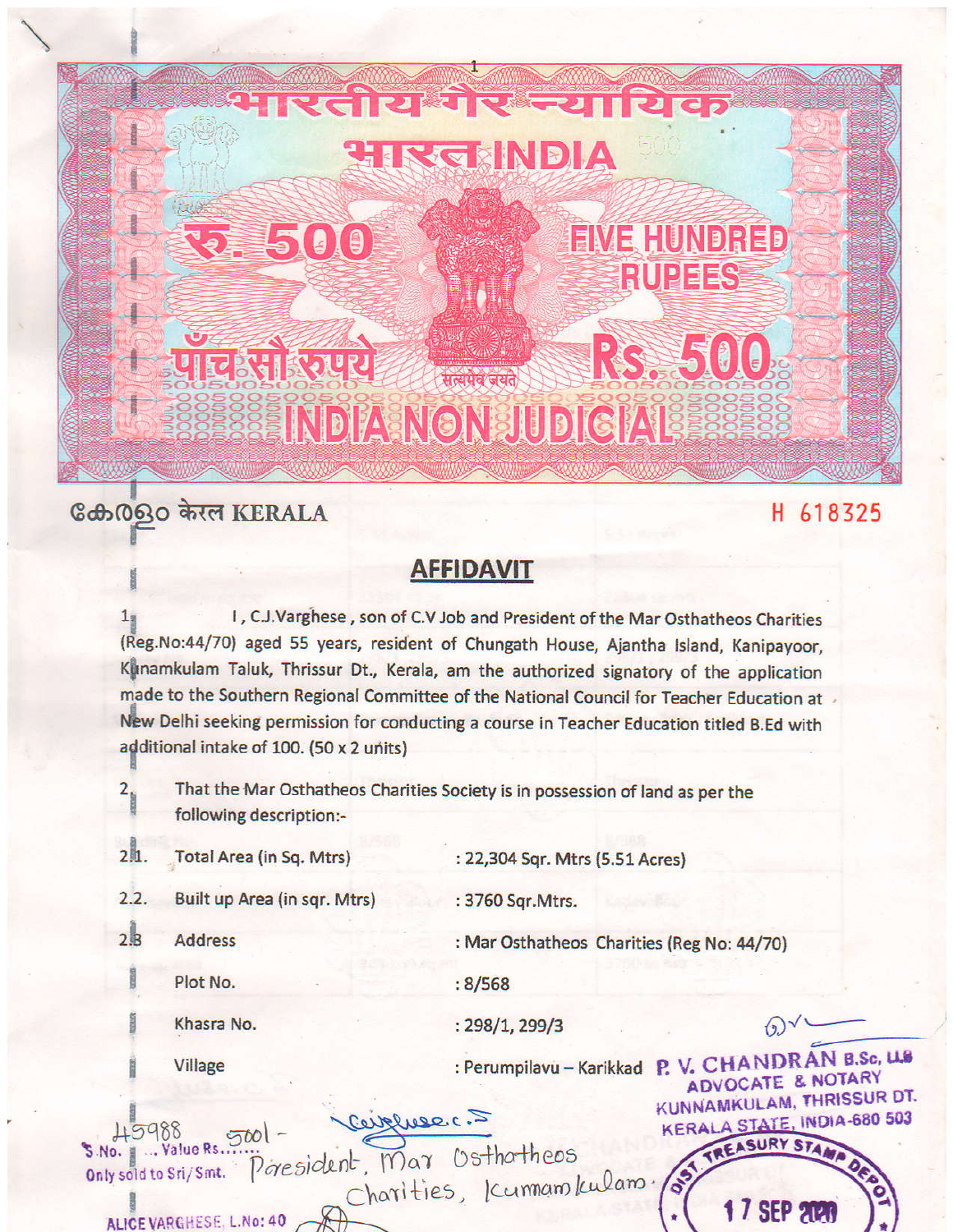| Taluk                 | : Kunnamkulam                                 |
|-----------------------|-----------------------------------------------|
| <b>District</b>       | : Thrissur                                    |
| <b>State</b>          | : Kerala                                      |
| Area in Square Meters | : 22,304 Sqr. Mtrs (5.51 Acres) (223.04 Ares) |

Details of Land & Building available at the time of Recognition and at present.

| Item                   | At the time of Recognition | Present                |
|------------------------|----------------------------|------------------------|
| Land                   | 5.51 Acres                 | 5.51 Acres             |
| Area of land in sq.mtr | 22304 sq.mt                | 22304 sq.mtr           |
| Survey No.             | 298/1,299/3                | 298/1, 299/3           |
| Village                | Perumpilavu - Karikkad     | Perumpilavu - Karikkad |
| <b>District</b>        | <b>Thrissur</b>            | Thrissur               |
| <b>Building No.</b>    | 8/568                      | 8/568                  |
| Panchayath             | Kadavalloor                | Kadavalloor            |
| Built up area          | 3038.69 sq.mt              | 3760 sq.mtr            |

CONTUSE OF ... ON KUNNAMKULAM, THRISSUR DT.<br>KERALA STATE, INDIA-680 503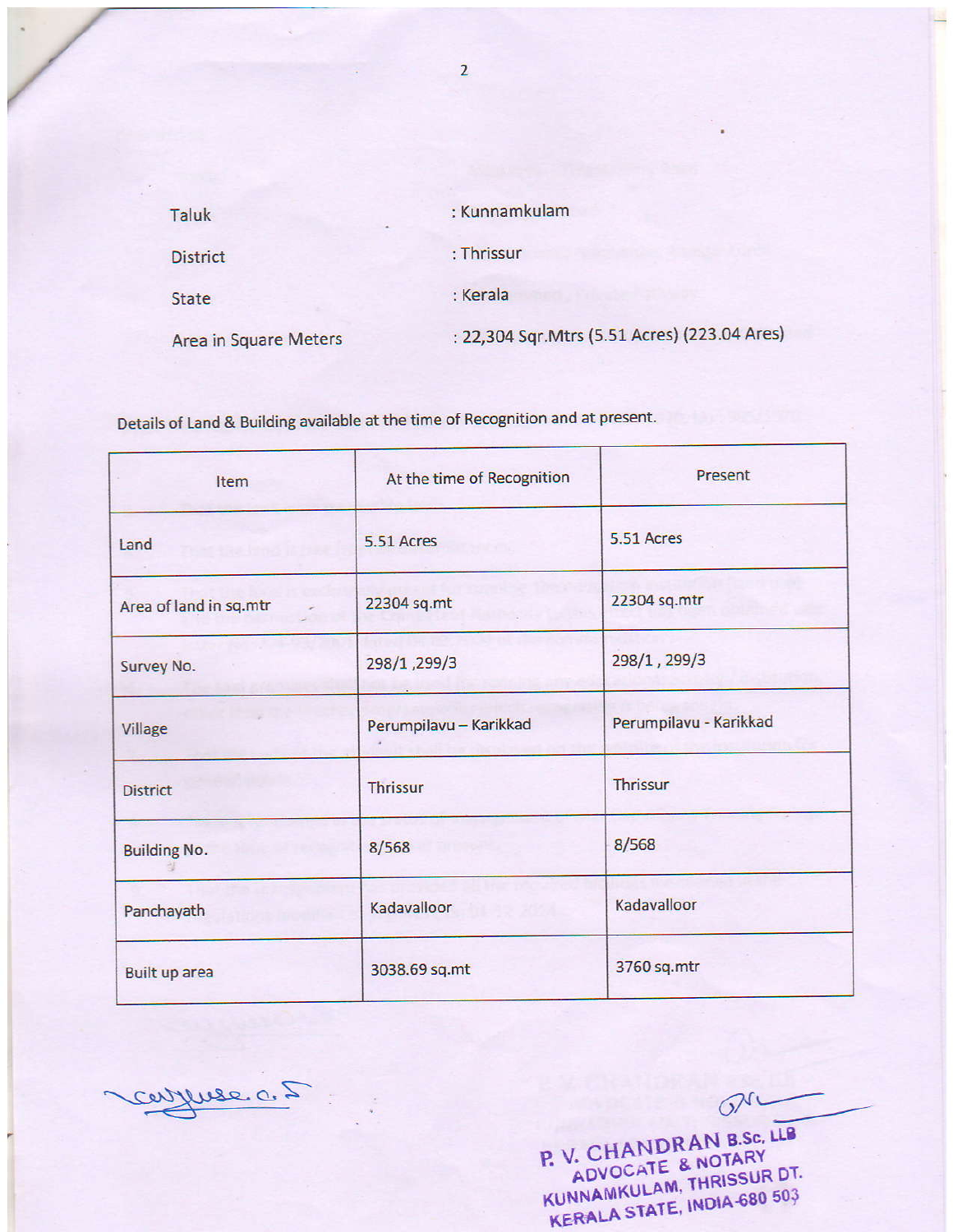Eounded by

| North | : Akkikkavu - Thipplassery Road           |
|-------|-------------------------------------------|
| South | : Panchayath Road                         |
| East  | : Kannethkutty Narayanan, Alungal Kunhi   |
|       | Muhammed, Private Pathway                 |
| West  | : Kunnamkulam - Kuttipuram Road, KWA Land |

Document registered in the office of Pazhanji Sub Registrar on 24.07.1970, No : 985/1970

- 3. That the land is on ownership basis.
- 4. That the land is free from all encumbrances.
- 5. That the land is exclusively meant for running the education institution (land use) and the permission of the Competent Authoriiy to this effect has been obtained vide letter No: A-4-93/2001 dated 04.03.2004 of the communication.
- 6. The said premises shall not be used for running any educational activity / institution, other than the teacher programme for which recognition is being sought.
- 7. That the copy of the affidavit shall be displayed on the website of the Institution for general public.
- 8. There is no change in the status of management of Mar Osthatheos Training College at the time of recognition and at present.
- 9. That the management has provided all the required facilities mentioned in the regulations modified by the NCTE on 01-12-2014.

con three c. 2

 $Qn$ 

P. V. CHANDRAN B.Sc, LLB AOVOCATE & NOTARY KUNNAMKULAM, THRISSUR DT. KERALA STATE, INDIA-680 503

3